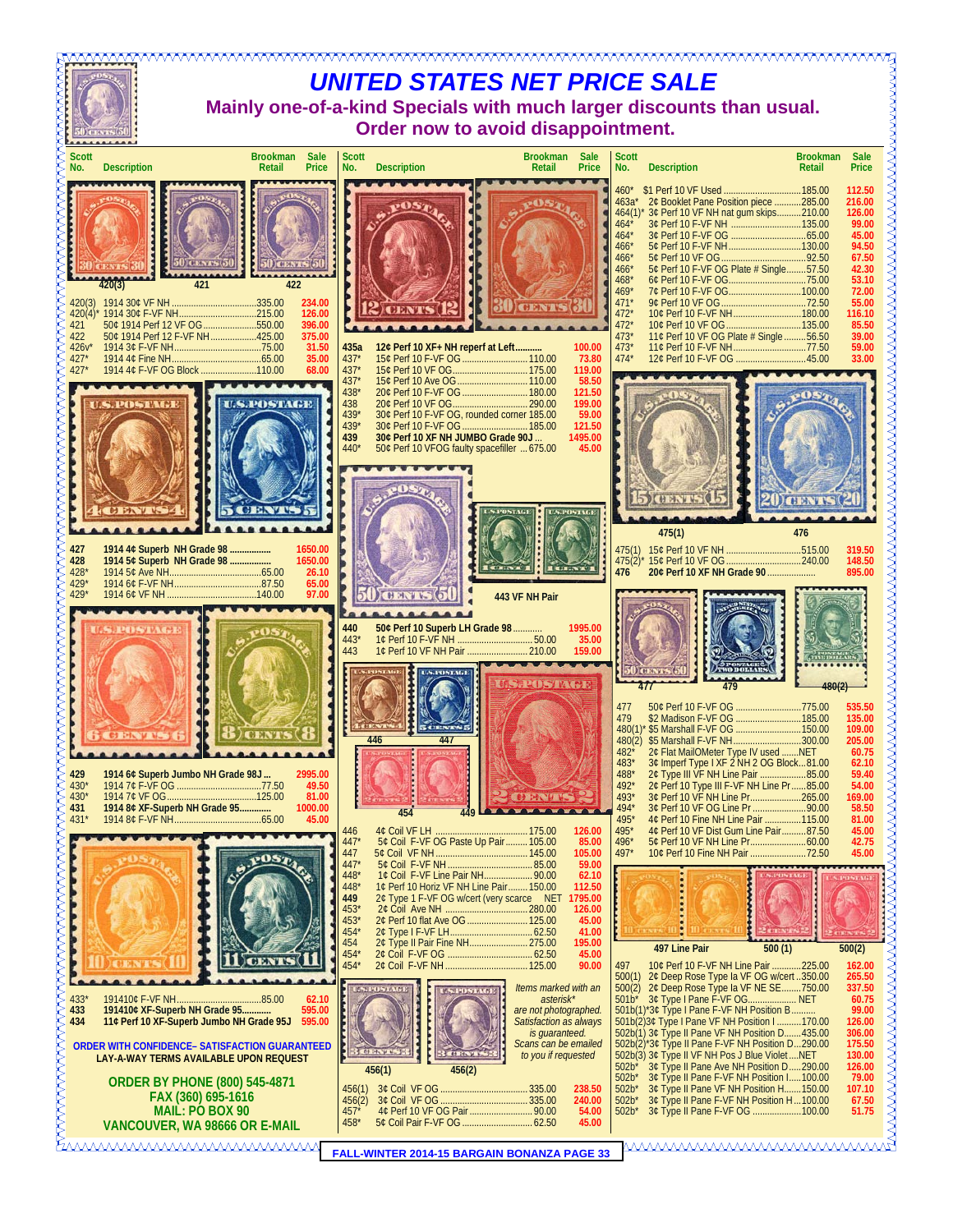| IVVVVVVVVVVVVVVVVVVVVVVVVVVVVVVVV<br><b>UNITED STATES NET PRICE SALE</b><br>Mainly one-of-a-kind Specials with much larger discounts than usual.<br>Order now to avoid disappointment.                                                                                                                                                                                                                                                                                                                                                                                                                                                      |                                                                                                                                                                                                                                                                                                                                                                                                                                                                                                                          |                                                                                                                                                                                                                                                                                           |                                                                                                                                                                                                                                                                                                                                                                                                                                                                                                                                                                                                                                                                                                                                                                                                                                                                                                                                                                                                                                  |                                                                                                                             |  |  |  |  |  |
|---------------------------------------------------------------------------------------------------------------------------------------------------------------------------------------------------------------------------------------------------------------------------------------------------------------------------------------------------------------------------------------------------------------------------------------------------------------------------------------------------------------------------------------------------------------------------------------------------------------------------------------------|--------------------------------------------------------------------------------------------------------------------------------------------------------------------------------------------------------------------------------------------------------------------------------------------------------------------------------------------------------------------------------------------------------------------------------------------------------------------------------------------------------------------------|-------------------------------------------------------------------------------------------------------------------------------------------------------------------------------------------------------------------------------------------------------------------------------------------|----------------------------------------------------------------------------------------------------------------------------------------------------------------------------------------------------------------------------------------------------------------------------------------------------------------------------------------------------------------------------------------------------------------------------------------------------------------------------------------------------------------------------------------------------------------------------------------------------------------------------------------------------------------------------------------------------------------------------------------------------------------------------------------------------------------------------------------------------------------------------------------------------------------------------------------------------------------------------------------------------------------------------------|-----------------------------------------------------------------------------------------------------------------------------|--|--|--|--|--|
| <b>Scott</b><br><b>Sale</b><br>Brookman<br><b>Description</b><br>No.<br>Retail<br>Price                                                                                                                                                                                                                                                                                                                                                                                                                                                                                                                                                     | <b>Scott</b><br><b>Description</b><br>No.                                                                                                                                                                                                                                                                                                                                                                                                                                                                                | <b>Brookman</b><br><b>Sale</b><br>Price<br>Retail                                                                                                                                                                                                                                         | <b>Scott</b><br><b>Brookman</b><br>No.<br><b>Description</b><br>Retail                                                                                                                                                                                                                                                                                                                                                                                                                                                                                                                                                                                                                                                                                                                                                                                                                                                                                                                                                           | <b>Sale</b><br>Price                                                                                                        |  |  |  |  |  |
| <b>HE HOOK CONTAINS</b><br>TWELVE<br><b>REE CENT STAMPS</b><br>PRICE<br>RTY SEVEN CENTS                                                                                                                                                                                                                                                                                                                                                                                                                                                                                                                                                     | 533 VF NH Pair<br>533<br>2¢ VF Pair Type V NH  425.00                                                                                                                                                                                                                                                                                                                                                                                                                                                                    | 534A blk<br>315.00                                                                                                                                                                                                                                                                        | 547<br>\$2 Franklin F-VF LH 110.00<br>550'<br>5¢ Pilgrim F-VF Block 2 NH 2 OG175.00<br>550<br>557'<br>$558*$<br>$558*$<br>$560*$<br>$560*$<br>563-71* High Values F-VF OG139.25<br>566'<br>$567*$                                                                                                                                                                                                                                                                                                                                                                                                                                                                                                                                                                                                                                                                                                                                                                                                                                | 85.50<br>90.00<br>37.80<br>34.20<br>54.00<br>40.50<br>40.50<br>37.80<br>94.50<br>34.20<br>34.20                             |  |  |  |  |  |
| BK63 2 panes of 502b. Interesting Markings on cover.<br>157.50<br>$502^*$<br>41.40<br>5¢ Parts of nine stamps VF NH<br>504'<br><b>NET</b><br>81.00                                                                                                                                                                                                                                                                                                                                                                                                                                                                                          | 533'<br>534<br>$534A*$<br>$534A^*$<br>534A<br>2¢ VF NH Type VI Left Arrow Block  450.00                                                                                                                                                                                                                                                                                                                                                                                                                                  | 166.50<br>45.00<br>29.00<br>148.50<br>325.00                                                                                                                                                                                                                                              | $569*$<br>$570*$<br>571'<br>$571*$<br>$571*$                                                                                                                                                                                                                                                                                                                                                                                                                                                                                                                                                                                                                                                                                                                                                                                                                                                                                                                                                                                     | 31.50<br>37.80<br>67.50<br>31.50<br>36.50                                                                                   |  |  |  |  |  |
| 202.50<br>12¢ Claret brown VF used sm thin cert NET<br>$512a*$<br>22.50<br>71.10<br>$513*$<br>30¢ VF NH, tiny spot on face90.00<br>516<br>44.10<br>40.50<br>516<br>517'<br>72.00                                                                                                                                                                                                                                                                                                                                                                                                                                                            | $535*$<br>3¢ Offset type IV VF NH Block 100.00<br>535'<br>3¢ Offset type IV VF OG Block  70.00<br>1¢ Perf 12.5 Offset VF Block 3 OG 185.00<br>536'<br>537'<br>538*<br>538<br>538a, 540a Imperf between blocks VF LH 240.00<br>Imperf between blocks VF NH  195.00<br>538a,<br>Imperf between blocks VF NH  275.00<br>540a<br>2¢ Perf 11x10 Fine NH Block 92.00<br>$540*$<br>$541*$<br>$542*$<br>1¢ Perf 10x11 VF NH BLOCK 180.00<br>$542*$<br>1¢ Perf 10x11 Fine NH Block of 6  150.00                                   | 63.00<br>45.00<br>112.50<br>72.00<br>57.50<br>95.00<br>157.50<br>256.50<br>144.00<br>195.00<br>65.00<br>44.10<br>117.00<br>81.00                                                                                                                                                          | .<br>573(1) VF+ Centerline Block<br>572 Arrow Block                                                                                                                                                                                                                                                                                                                                                                                                                                                                                                                                                                                                                                                                                                                                                                                                                                                                                                                                                                              |                                                                                                                             |  |  |  |  |  |
|                                                                                                                                                                                                                                                                                                                                                                                                                                                                                                                                                                                                                                             | <b>US.POSTAGE</b><br><b><i>US POSTAGE</i></b><br><b>INISTAGE</b><br><b>INTOSTAGE</b>                                                                                                                                                                                                                                                                                                                                                                                                                                     |                                                                                                                                                                                                                                                                                           | 1923 \$2 Perf 11 VF LH Arrow Block  415.00<br>572<br>$572*$<br>1923 \$2 Perf 11 F-VF NH130.00<br>$572*$<br>1923 \$2 Perf 11 VF NH 185.00<br>$573*$<br>1923 \$5 Perf 11 F-VF OG 130.00<br>573(1)* 1923 \$5 Perf 11 F-VF NH350.00<br>573(2)* 1923 \$5 Perf 11 XF NH P#S  415.00<br>573(3)* 1923 \$5 F-VF NH, Carmine Lake350.00<br>573(1) VF+ NH Centerline Block 2000.00<br>$575*$<br>$578*$<br>10 Perf 11x10 F-VF NH140.00                                                                                                                                                                                                                                                                                                                                                                                                                                                                                                                                                                                                       | 265.50<br>69.50<br>117.00<br>95.00<br>195.00<br>295.00<br>225.00<br>1125.00<br>625.50<br>1295.00<br>44.10<br>36.00<br>95.00 |  |  |  |  |  |
| 50¢ SUPERB JUMBO NH GRADE 98J<br>1700.00<br>517<br>517<br>125.10<br>70.00<br>518<br>50.00<br>518'<br>\$1 Ave OG Offset on back  NET<br>518'<br>45.00<br>519<br>504.00                                                                                                                                                                                                                                                                                                                                                                                                                                                                       |                                                                                                                                                                                                                                                                                                                                                                                                                                                                                                                          | <b>Wilson Roulette Blocks</b><br>481, 482, 532<br>This philatelic variety was created<br>in October, 1929 when a large<br>accumulation of mint imperforate<br>sheets, left with a Pittsburgh bank                                                                                         | 578'<br>1¢ Perf 11x10 Fine NH imperf @ Bottom NET<br>10 Perf 11x10 Fine Used150.00<br>578'<br>$579*$<br>2¢ Perf 11x10 F-VF NH125.00<br>$579*$<br>2¢ Perf 11x10 Fine NH125.00                                                                                                                                                                                                                                                                                                                                                                                                                                                                                                                                                                                                                                                                                                                                                                                                                                                     | 157.50<br>72.00<br>85.50<br>75.00                                                                                           |  |  |  |  |  |
| <b>DECEMBER</b><br>519(3)<br>519(2)<br>519(4)                                                                                                                                                                                                                                                                                                                                                                                                                                                                                                                                                                                               | non-philatelic mail, and it was only through the good fortune of<br>their being noticed by Eli T. Parker, a stamp dealer of Bethlehem                                                                                                                                                                                                                                                                                                                                                                                    | were taken up by the bank on an<br>unpaid loan. In order to get their<br>value, they were privately roulet-<br>ted for postage use, and after a<br>portion of the lot were thus used,<br>they came to philatelic attention.<br>The greater portion were lost to<br>philately when used on | 599A<br>579 Block                                                                                                                                                                                                                                                                                                                                                                                                                                                                                                                                                                                                                                                                                                                                                                                                                                                                                                                                                                                                                | ANNANNAN                                                                                                                    |  |  |  |  |  |
| 275.00<br>519(2)<br>519(3)<br>425.00<br>519(3)<br>445.00<br>$524*$<br>45.00<br>$524*$<br>112.50<br>524'<br>90.00<br>\$5 VF OG Perfin "215"225.00<br>$524*$<br>117.00<br>$527*$<br>2¢ Carmine Offset Type V VF NH52.50<br>36.00<br>528A<br>2¢ Carmine Offset Type VI F-VF OG. NET<br>45.00<br>2¢ VF Offset Block 2 nh 2 lh96.50<br>54.00<br>$531*$<br>2¢ VF Block Type IV<br>532<br>NH w/cert 350.00<br>252.00<br>2¢ VF Pair Type IV NH<br>$532*$<br>140.00<br>175.00<br>Items marked with an asterisk* are<br>not photographed.<br>Satisfaction as always is guaranteed.<br>Scans can be emailed to you if<br>requested<br>www.www.www.www. | PA, that they are today known. Each stamp is authenticated on the<br>back by Herman Herst, Jr Blocks are LH and better centered<br>than others I have seen. There won't be a spot in your album for<br>these, but there seldom is for specialized material. Only one lot.<br>Available for \$1355.00<br><b><i>USTROSYNAM</i></b><br>546(2)<br>$545*$<br>1¢ Perf 11x10 Ave OG  150.00<br>545<br>2¢ Perf 11 Ave NH w cert 200.00<br>$546(1)$ *<br>546(2)<br>2¢ Perf 11 Fine NH w cert 200.00<br>$546*$<br>$546*$<br>$546*$ | 547<br>75.00<br>225.00<br>69.50<br>139.00<br>120.00<br>49.50<br>69.00                                                                                                                                                                                                                     | 579<br>2¢ Perf 11x10 VF Block 2nh 2lh370.00<br>581-91* Rotary Press Perf 10 F-VF LH 152.50<br>$591*$<br>$599A^*$<br>2¢ Type II Fine NH Pair400.00<br>$601*$<br>610-12* 2¢ Harding VF NH Blocks of 4 206.00<br>610-12* 2¢ Harding F-VF NH Blocks of 4131.00<br>2¢ Imperf Top Arrow Blk VF NH55.00<br>$611*$<br>2¢ Imperf Bottom Arrow Blk VF NH 55.00<br>$611*$<br>2¢ Imperf Blk with plate # VF NH55.00<br>$611*$<br>2¢ Imperf Centerline Block VF NH135.00<br>$611*$<br>2¢ Imperf Marion Ohio Precancel VF NH NET<br>$611*$<br>2¢ Imperf Corner Block VF NH  NET<br>$611*$<br>$612*$<br>614-16* Huguenot-Walloon Blocks VF NH235.00<br>617-19* Lexington Concord Blocks VF LH120.00<br>2¢ Birth of Liberty XF NHNET<br>$618*$<br>5¢ Minute Man XF NHNET<br>$618*$<br>$619*$<br>5¢ Minute Man Block VF NH166.00<br>$619*$<br>5¢ Minute Man Block F-VF NH 110.00<br>620-21* Norse America Blocks F-VF NH161.50<br>5¢ Corner block eng initials VF NH 110.00<br>$621*$<br>13¢ Harrison Block VF NH 106.00<br>$622*$<br>wwwwwwwwwww | 247.50<br>109.00<br>275.00<br>103.50                                                                                        |  |  |  |  |  |